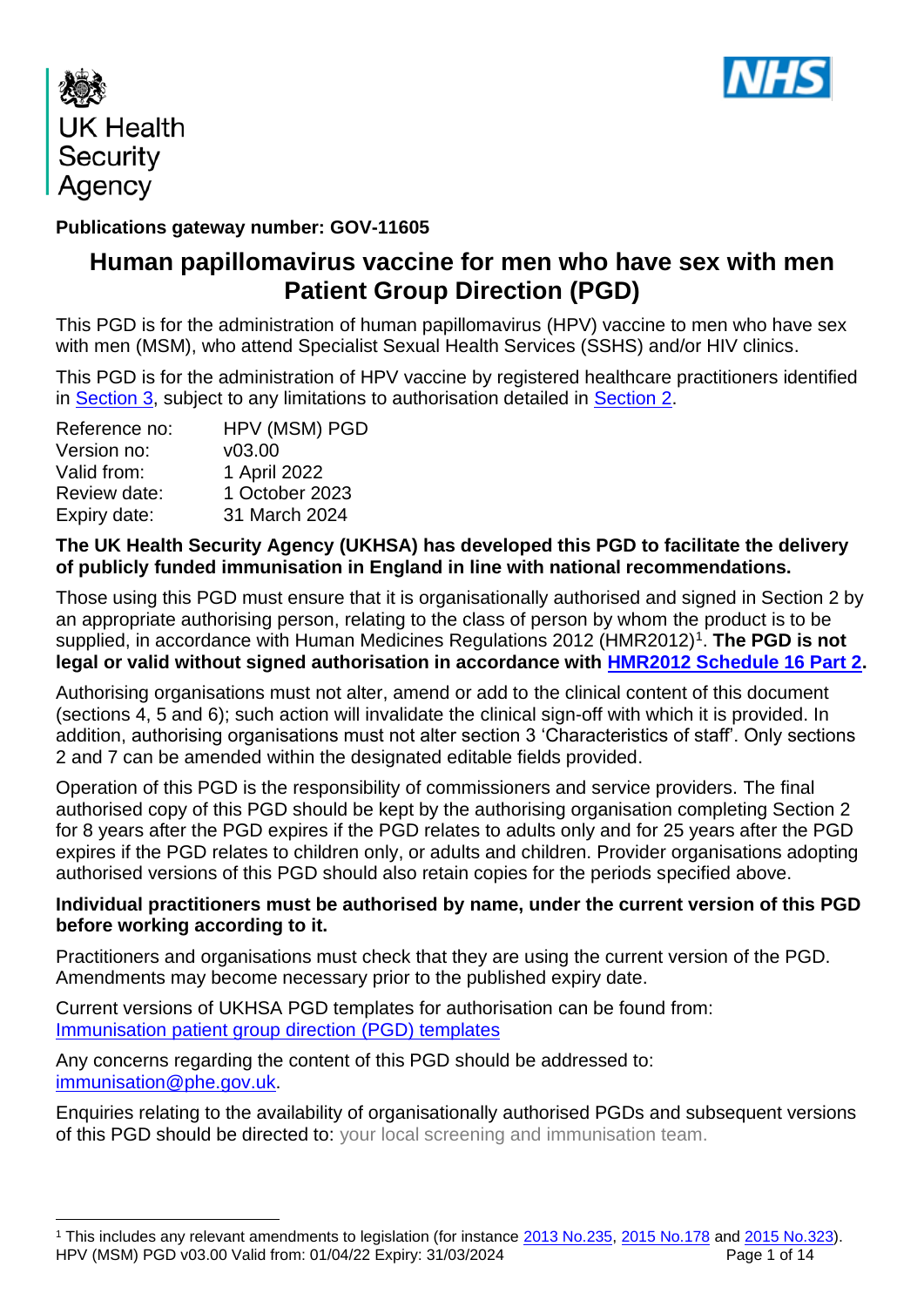# **Change history**

| <b>Version</b><br>number | <b>Change details</b>                                                                                                                                                                                                                                                                                                                                                                                                                                                                                                                                        | <b>Date</b> |
|--------------------------|--------------------------------------------------------------------------------------------------------------------------------------------------------------------------------------------------------------------------------------------------------------------------------------------------------------------------------------------------------------------------------------------------------------------------------------------------------------------------------------------------------------------------------------------------------------|-------------|
| V <sub>01.00</sub>       | New PHE PGD template                                                                                                                                                                                                                                                                                                                                                                                                                                                                                                                                         | 16/03/2018  |
| V <sub>02.00</sub>       | PHE HPV (MSM) PGD amended to:<br>• allow completion of an HPV vaccine course after the $46th$ birthday<br>mention those who may have a similar risk profile for HPV<br>$\bullet$<br>infection as MSM, who should be considered for HPV vaccination<br>on a case by case basis and not under this PGD<br>• include rewording, layout and formatting changes for clarity and<br>consistency with other PHE PGDs                                                                                                                                                | 06/02/2020  |
| V03.00                   | HPV (MSM) PGD amended to:<br>• include the nine valent vaccine (Gardasil® 9)<br>• update dose and frequency section to reflect updated<br>recommendations that, from 1 April 2022, those commencing<br>vaccination from 15 years of age should commence a 2-dose<br>schedule with a minimum 6-month interval<br>• refer to Chapter 2 of the Green Book for further information on<br>consent<br>• update organisation from PHE to the UKHSA<br>• include minor rewording, layout and formatting changes for clarity<br>and consistency with other UKHSA PGDs | 04/03/2022  |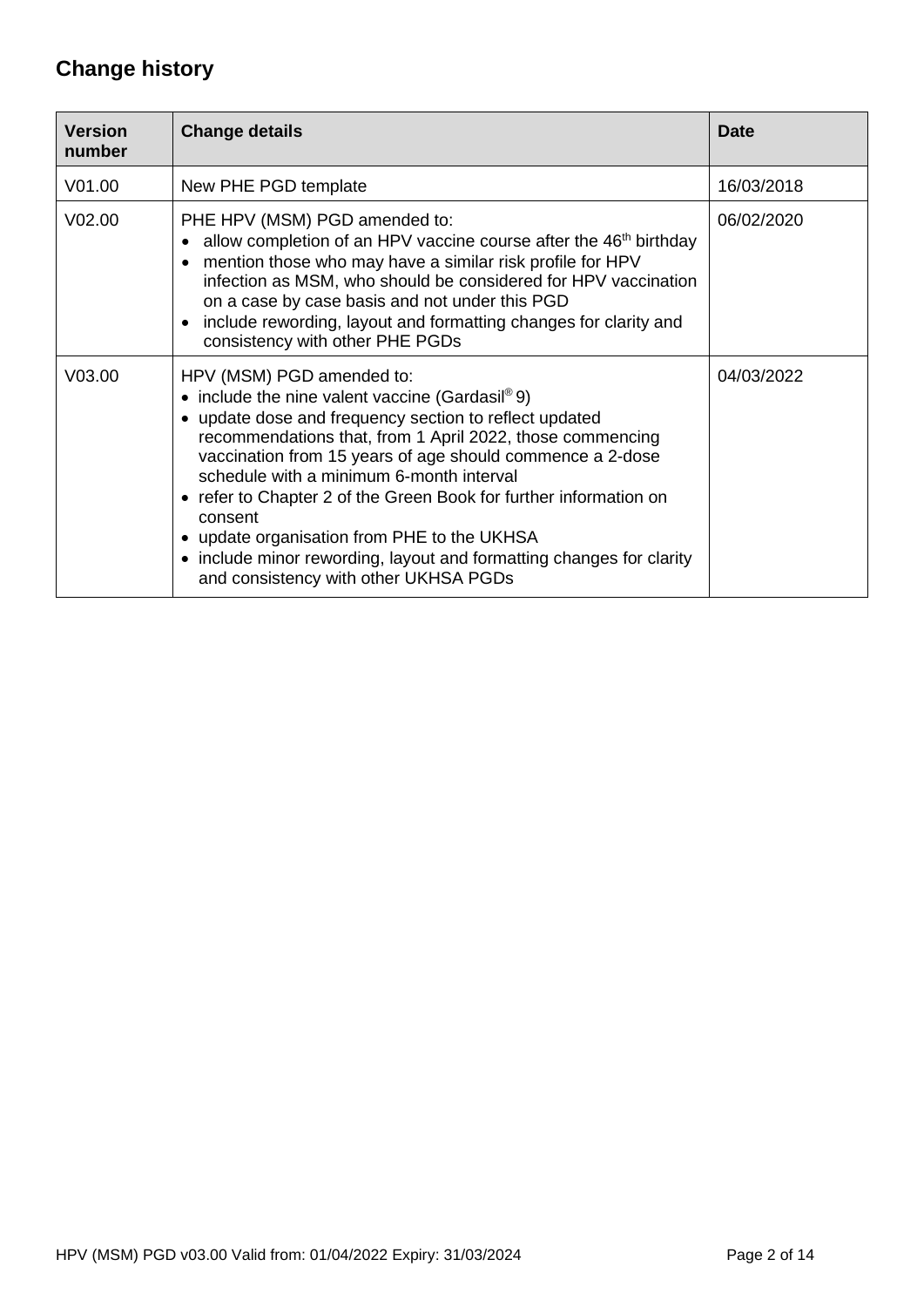### **1. PGD development**

| Developed by:                                      | <b>Name</b>                                                                                                                    | <b>Signature</b> | <b>Date</b>       |
|----------------------------------------------------|--------------------------------------------------------------------------------------------------------------------------------|------------------|-------------------|
| <b>Pharmacist</b><br>(Lead Author)                 | Elizabeth Graham<br>Lead Pharmacist Immunisation Services,<br>Immunisation and Vaccine Preventable<br>Diseases Division, UKHSA |                  | 04/03/2022        |
| <b>Doctor</b>                                      | Mary Ramsay<br>Consultant Epidemiologist, Immunisation and<br>Vaccine Preventable Diseases Division, UKHSA                     | Maw              | Ramony 04/03/2022 |
| <b>Registered Nurse</b><br>(Chair of Expert Panel) | David Green<br>Nurse Consultant for Immunisation,<br>Immunisation and Vaccine Preventable<br>Diseases Division, UKHSA          | 1/100r           | 04/03/2022        |

This PGD has been developed by the following health professionals on behalf of the UKHSA:

This PGD has been peer reviewed by the UKHSA Immunisations PGD Expert Panel in accordance with the UKHSA PGD Policy. It has been ratified by the UKHSA Medicines Governance Group and the UKHSA Clinical Quality and Oversight Board.

#### **Expert Panel**

<span id="page-2-0"></span>

| <b>Name</b>            | <b>Designation</b>                                                                                                                                   |
|------------------------|------------------------------------------------------------------------------------------------------------------------------------------------------|
| Nicholas Aigbogun      | Consultant in Communicable Disease Control, Yorkshire and Humber<br><b>Health Protection Team, UKHSA</b>                                             |
| Sarah Dermont          | Clinical Project Coordinator and Registered Midwife, NHS Infectious<br>Diseases in Pregnancy Screening Programme, NHS England and NHS<br>Improvement |
| <b>Ed Gardner</b>      | Advanced Paramedic Practitioner/Emergency Care Practitioner, Medicines<br>Manager, Proactive Care Lead                                               |
| <b>Michael Gregory</b> | Medical Director for Commissioning, NHS England and NHS Improvement<br>(North West)                                                                  |
| Michelle Jones         | Principal Medicines Optimisation Pharmacist, NHS Bristol North Somerset<br>and South Gloucestershire CCG                                             |
| Jacqueline Lamberty    | Lead Pharmacist, Medicines Governance, UKHSA                                                                                                         |
| Vanessa MacGregor      | Consultant in Communicable Disease Control, East Midlands Health<br>Protection Team, UKHSA                                                           |
| Alison Mackenzie       | Consultant in Public Health Medicine, Screening and Immunisation Lead,<br>NHS England and NHS Improvement (South West)                               |
| <b>Gill Marsh</b>      | Principal Screening and Immunisation Manager, NHS England and NHS<br>Improvement (North West)                                                        |
| Lesley McFarlane       | Screening and Immunisation Manager: Clinical (COVID-19 and Influenza),<br>NHS England and NHS Improvement (Midlands)                                 |
| Vanessa Saliba         | Consultant Epidemiologist, Immunisation and Vaccine Preventable<br>Diseases Division, UKHSA                                                          |
| <b>Tushar Shah</b>     | Lead Pharmacy Advisor, NHS England and NHS Improvement (London<br>Region)                                                                            |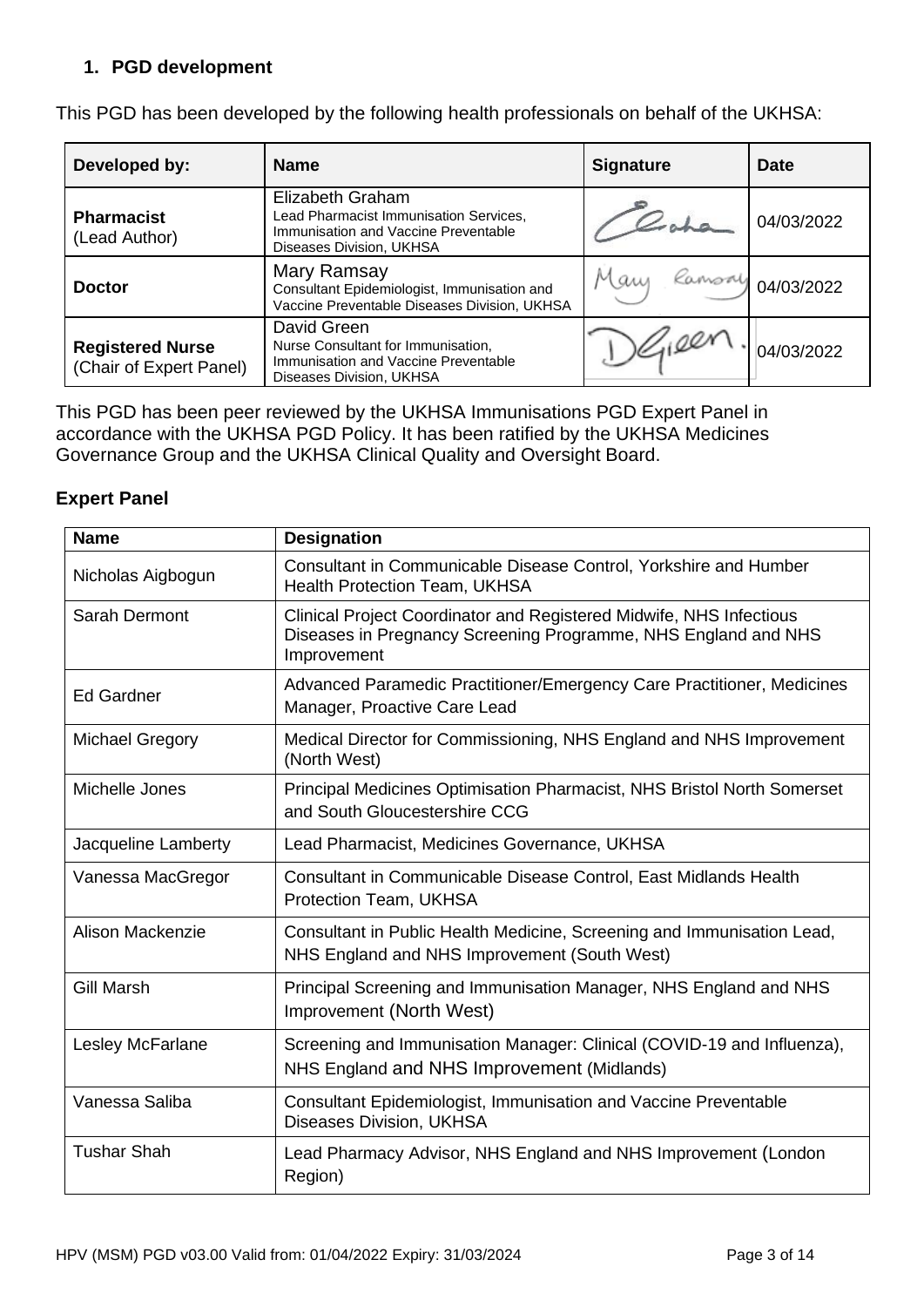### **2. Organisational authorisations**

The PGD is not legally valid until it has had the relevant organisational authorisation.

It is the responsibility of the organisation that has legal authority to authorise the PGD, to ensure that all legal and governance requirements are met. The authorising body accepts governance responsibility for the appropriate use of the PGD.

**NHS England & NHS Improvement (South East)** authorises this PGD for use by the services or providers listed below:

Authorised for use by the following organisations and/or services All NHS England commissioned immunisation services within the NHS England and NHS Improvement South East Region.

<span id="page-3-0"></span>Limitations to authorisation

This patient group direction (PGD) must only be used by the registered healthcare practitioners identified in Section 3 who have been named by their organisation to practice under it. The most recent in-date final version authorised by NHS England and NHS Improvement (South East) must be used.

This PGD includes vaccination of individuals across the national immunisation programme. Users of this PGD should note that where they are commissioned to immunise certain groups this PGD does not constitute permission to offer immunisation beyond the groups they are commissioned to immunise.

| Organisational approval (legal requirement)    |                  |             |                      |
|------------------------------------------------|------------------|-------------|----------------------|
| <b>Role</b>                                    | <b>Name</b>      | <b>Sign</b> | <b>Date</b>          |
| South East Regional<br><b>Medical Director</b> | Dr Vaughan Lewis |             | <b>21 March 2022</b> |

| Additional signatories according to locally agreed policy |             |      |             |
|-----------------------------------------------------------|-------------|------|-------------|
| <b>Role</b>                                               | <b>Name</b> | Sign | <b>Date</b> |
|                                                           |             |      |             |
|                                                           |             |      |             |
|                                                           |             |      |             |
|                                                           |             |      |             |
|                                                           |             |      |             |
|                                                           |             |      |             |

Local enquiries regarding the use of this PGD may be directed to your local screening and immunisation team.

Section 7 provides a practitioner authorisation sheet. Individual practitioners must be authorised by name to work to this PGD. Alternative practitioner authorisation sheets may be used where appropriate in accordance with local policy but this should be an individual agreement or a multiple practitioner authorisation sheet as included at the end of this PGD.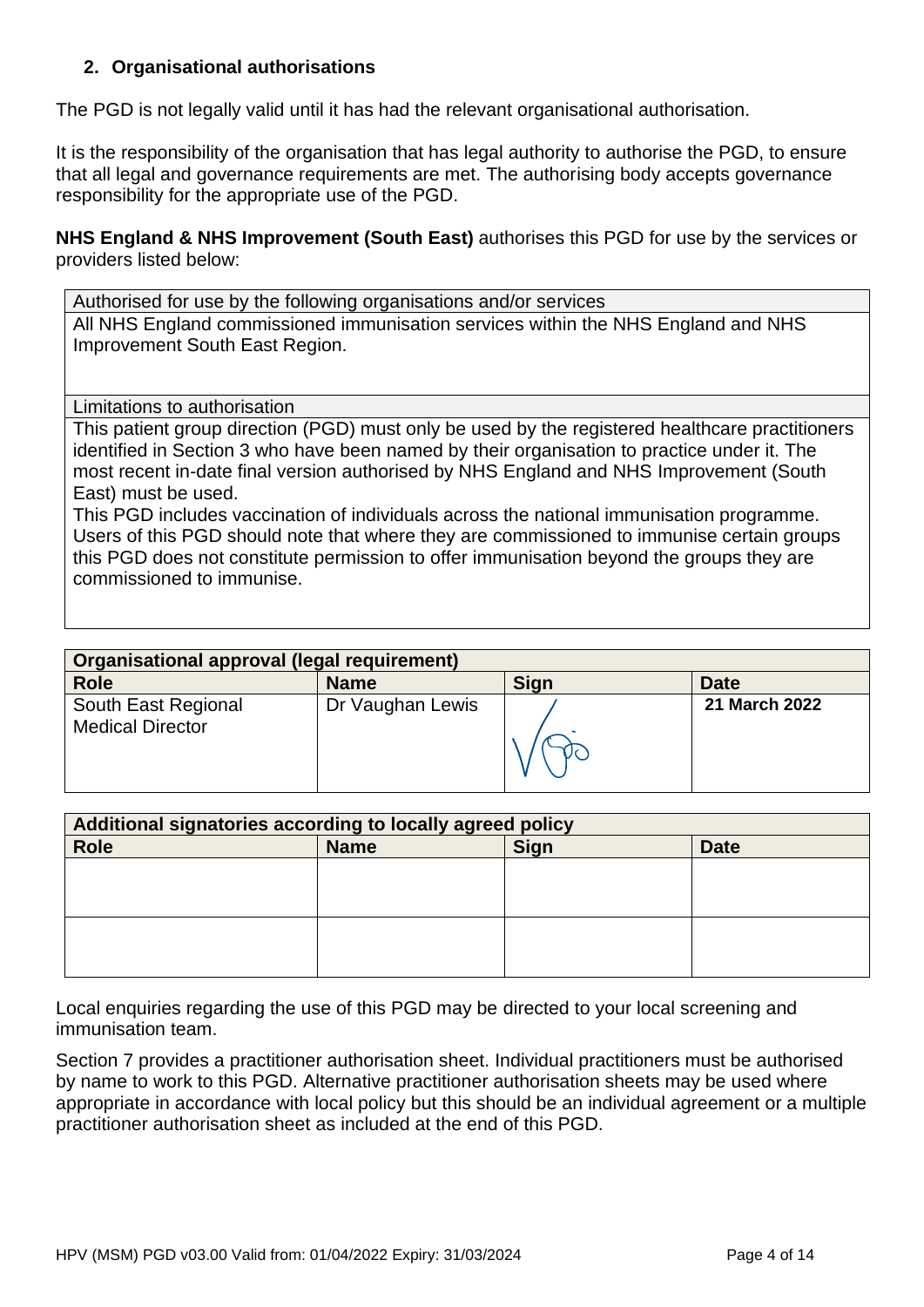<span id="page-4-1"></span><span id="page-4-0"></span>

| <b>Qualifications and</b><br>professional registration | Registered professional with one of the following bodies:<br>nurses and midwives currently registered with the Nursing and<br>Midwifery Council (NMC)<br>pharmacists currently registered with the General Pharmaceutical<br>$\bullet$<br>Council (GPhC) (Note: This PGD is not relevant to privately provided<br>community pharmacy services)<br>paramedics and physiotherapists currently registered with the Health<br>$\bullet$<br>and Care Professions Council (HCPC)<br>The practitioners above must also fulfil the <b>Additional requirements</b><br>detailed below.<br>Check Section 2 Limitations to authorisation to confirm whether all<br>practitioners listed above have organisational authorisation to work under<br>this PGD.                                                                                                                                                                                                                                                                                                                                                                                                                                                                                                                                                                                                                                                                                                                   |
|--------------------------------------------------------|------------------------------------------------------------------------------------------------------------------------------------------------------------------------------------------------------------------------------------------------------------------------------------------------------------------------------------------------------------------------------------------------------------------------------------------------------------------------------------------------------------------------------------------------------------------------------------------------------------------------------------------------------------------------------------------------------------------------------------------------------------------------------------------------------------------------------------------------------------------------------------------------------------------------------------------------------------------------------------------------------------------------------------------------------------------------------------------------------------------------------------------------------------------------------------------------------------------------------------------------------------------------------------------------------------------------------------------------------------------------------------------------------------------------------------------------------------------|
| <b>Additional requirements</b>                         | Additionally practitioners:<br>must be authorised by name as an approved practitioner under the<br>$\bullet$<br>current terms of this PGD before working to it<br>must have undertaken appropriate training for working under PGDs for<br>$\bullet$<br>supply/administration of medicines<br>must be competent in the use of PGDs (see NICE Competency<br>$\bullet$<br>framework for health professionals using PGDs)<br>must be familiar with the vaccine product and alert to changes in the<br>$\bullet$<br>Summary of Product Characteristics (SPC), Immunisation Against<br>Infectious Disease (the 'Green Book'), and national and local<br>immunisation programmes<br>must have undertaken training appropriate to this PGD as required by<br>local policy and in line with the National Minimum Standards and Core<br><b>Curriculum for Immunisation Training</b><br>must be competent to undertake immunisation and to discuss issues<br>$\bullet$<br>related to immunisation<br>must be competent in the handling and storage of vaccines, and<br>$\bullet$<br>management of the cold chain<br>must be competent in the recognition and management of anaphylaxis<br>must have access to the PGD and associated online resources<br>should fulfil any additional requirements defined by local policy<br>$\bullet$<br>The individual practitioner must be authorised by name, under the<br>current version of this PGD before working according to it. |
| <b>Continued training</b>                              | Practitioners must ensure they are up to date with relevant issues and                                                                                                                                                                                                                                                                                                                                                                                                                                                                                                                                                                                                                                                                                                                                                                                                                                                                                                                                                                                                                                                                                                                                                                                                                                                                                                                                                                                           |
| requirements                                           | clinical skills relating to immunisation and management of anaphylaxis,<br>with evidence of appropriate Continued Professional Development (CPD).                                                                                                                                                                                                                                                                                                                                                                                                                                                                                                                                                                                                                                                                                                                                                                                                                                                                                                                                                                                                                                                                                                                                                                                                                                                                                                                |
|                                                        | Practitioners should be constantly alert to any subsequent<br>recommendations from the UKHSA and/or NHS England and NHS<br>Improvement and other sources of medicines information.<br>Note: The most current national recommendations should be followed but<br>a Patient Specific Direction (PSD) may be required to administer the<br>vaccine in line with updated recommendations that are outside the criteria<br>specified in this PGD.                                                                                                                                                                                                                                                                                                                                                                                                                                                                                                                                                                                                                                                                                                                                                                                                                                                                                                                                                                                                                     |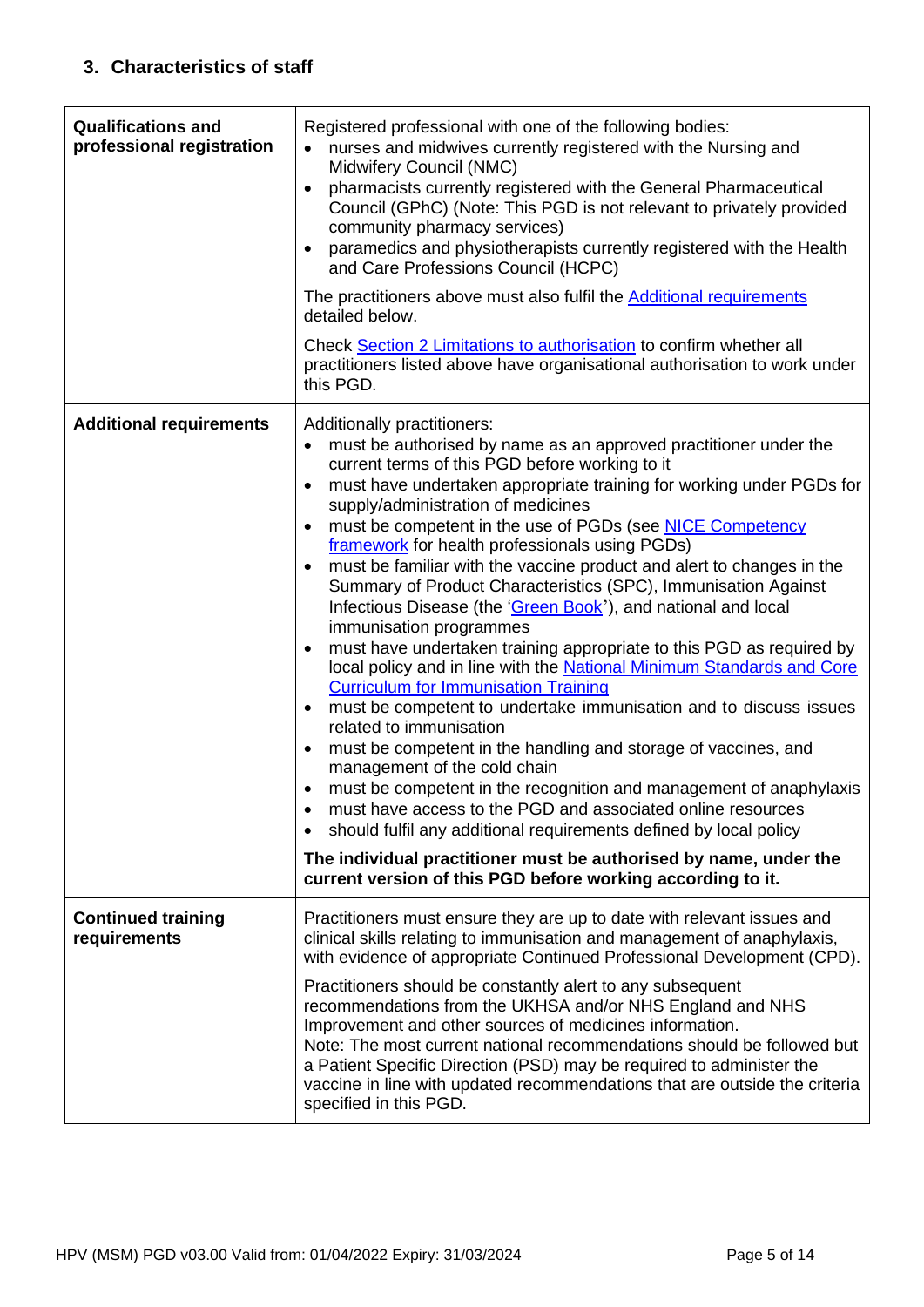### <span id="page-5-0"></span>**4. Clinical condition or situation to which this PGD applies**

| <b>Clinical condition or</b><br>situation to which this<br><b>PGD applies</b> | Indicated for the active immunisation of individuals aged 45 years and<br>under <sup>2</sup> who are MSM and who attend SSHS and/or HIV clinics, for the<br>prevention of human papillomavirus infection in accordance with the<br>recommendations given in Chapter 18a of Immunisation Against<br>Infectious Disease: The 'Green Book'.                                                                                                                                                                                                                                                                                                                                                                                                                        |
|-------------------------------------------------------------------------------|-----------------------------------------------------------------------------------------------------------------------------------------------------------------------------------------------------------------------------------------------------------------------------------------------------------------------------------------------------------------------------------------------------------------------------------------------------------------------------------------------------------------------------------------------------------------------------------------------------------------------------------------------------------------------------------------------------------------------------------------------------------------|
| <b>Criteria for inclusion</b>                                                 | Individuals who:<br>• are MSM aged 45 years and under <sup>2</sup> who attend a SSHS and/or HIV<br>clinic and have not previously completed a course of HPV vaccination                                                                                                                                                                                                                                                                                                                                                                                                                                                                                                                                                                                         |
| Criteria for exclusion <sup>3</sup>                                           | Individuals for whom no valid consent has been received. For further<br>information on consent see Chapter 2 of the 'Green Book'.<br>Individuals who:<br>• are females<br>are aged 46 years and over, except those who have received a partial<br>course of HPV vaccination <sup>2</sup><br>are under 9 years of age<br>are men who do not have sex with men<br>• have had a confirmed anaphylactic reaction to a previous dose of HPV<br>vaccine or to any component of the vaccine<br>are suffering from acute severe febrile illness (the presence of a minor<br>infection is not a contraindication for immunisation)                                                                                                                                       |
| <b>Cautions including any</b><br>relevant action to be<br>taken               | Syncope (fainting) can occur following, or even before, any vaccination<br>especially in adolescents as a psychogenic response to the needle<br>injection. This can be accompanied by several neurological signs such as<br>transient visual disturbance, paraesthesia and tonic-clonic limb<br>movements during recovery. It is important that procedures are in place<br>to avoid injury from faints.<br>The immunogenicity of the vaccine could be reduced in<br>immunosuppressed subjects. Vaccination should proceed in accordance<br>with the national recommendations. However, re-immunisation may need<br>to be considered. Seek medical advice as appropriate.                                                                                        |
| Action to be taken if the<br>patient is excluded                              | If female, this PGD does not apply. Refer to the UKHSA HPV PGD for<br>vaccination in accordance with the national HPV programme if<br>appropriate.<br>Individuals aged 46 years and over are not eligible to commence a<br>course of HPV vaccination under the NHS commissioned service.<br>However, courses commenced before 46 years of age as part of the pilot<br>or national programme can be completed under this PGD.<br>JCVI has advised that there should no longer be a lower age limit for the<br>HPV immunisation of MSM. However, HPV vaccine administration to<br>those under 9 years of age is off-label and is not covered by this PGD so<br>a PSD would be required.<br>Vaccination of individuals who are not MSM is not covered by this PGD. |
| Continued over page<br>Action to be taken if the<br>patient is excluded       | Vaccination should be offered to individuals attending SSHS or HIV<br>clinics who have a similar risk profile to that seen in the MSM population.<br>This includes some transgender individuals, sex workers, and those living                                                                                                                                                                                                                                                                                                                                                                                                                                                                                                                                  |

<sup>&</sup>lt;sup>2</sup> Anyone eligible for the HPV vaccination programme for MSM that started, but did not complete the schedule before reaching the age of 46 years, should complete the vaccination course, providing the first dose was given as part of the pilot or national programme

HPV (MSM) PGD v03.00 Valid from: 01/04/2022 Expiry: 31/03/2024 Page 6 of 14

<sup>&</sup>lt;sup>3</sup> Exclusion under this PGD does not necessarily mean the medication is contraindicated, but it would be outside its remit and another form of authorisation will be required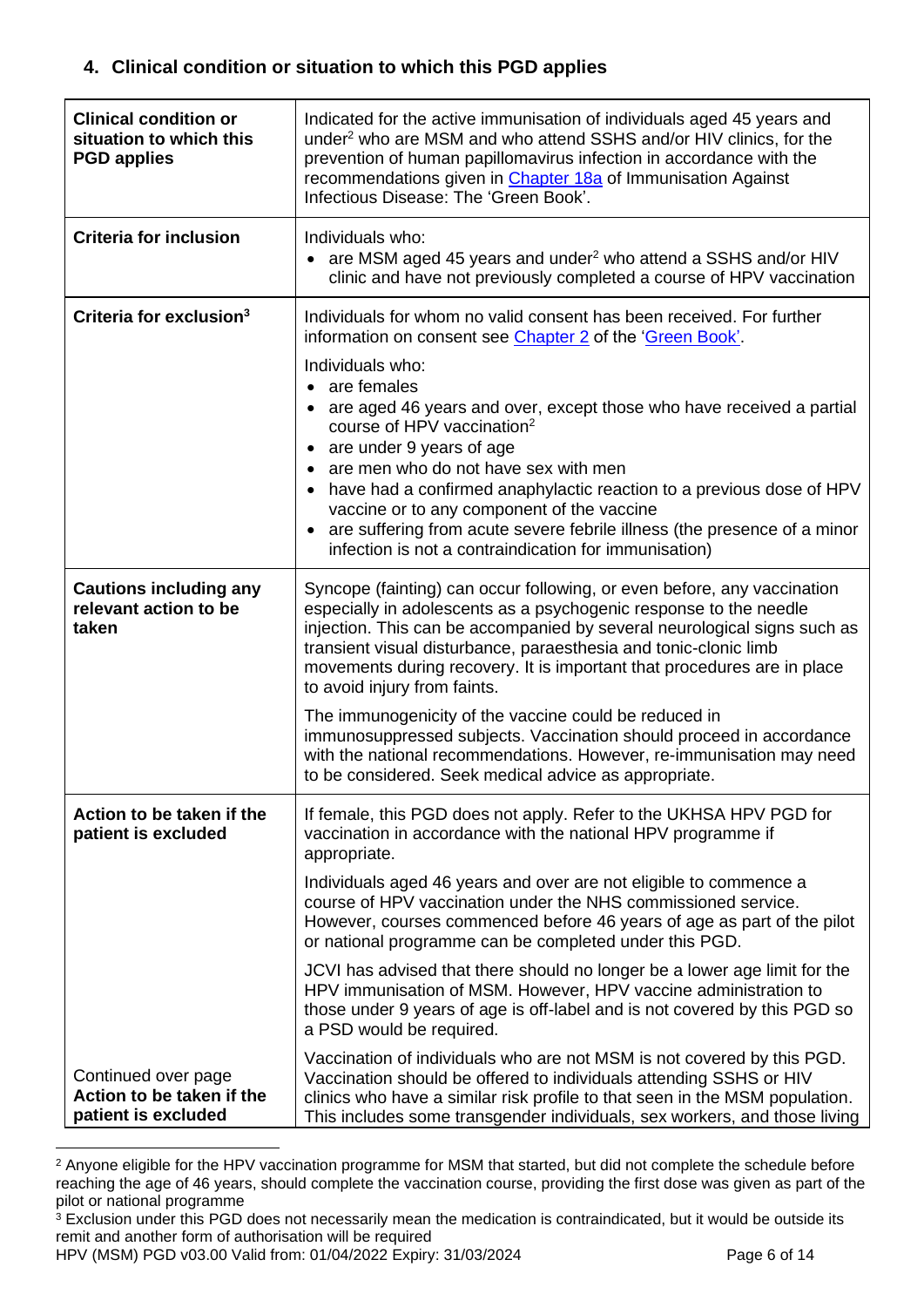| (continued)                                            | with HIV infection. These individuals should be assessed on a case-by-<br>case basis and a PSD would be required. Vaccine centrally procured for<br>the HPV MSM programme should not be used for this purpose. If HPV<br>vaccine is indicated but use is outside of the HPV MSM programme,<br>vaccines should be purchased directly from the manufacturer or<br>pharmaceutical wholesaler. |
|--------------------------------------------------------|--------------------------------------------------------------------------------------------------------------------------------------------------------------------------------------------------------------------------------------------------------------------------------------------------------------------------------------------------------------------------------------------|
|                                                        | If a confirmed anaphylactic reaction has been experienced after a<br>previous dose of HPV vaccine or any of its components specialist advice<br>should be sought.                                                                                                                                                                                                                          |
|                                                        | Individuals suffering acute severe febrile illness should postpone<br>immunisation until they have recovered; immunisers should advise when<br>the individual can be vaccinated and ensure another appointment is<br>arranged at the earliest opportunity.                                                                                                                                 |
|                                                        | Seek appropriate advice from the local Screening and Immunisation<br>Team, local Health Protection Team or the individual's clinician as<br>required.                                                                                                                                                                                                                                      |
|                                                        | The risk to the individual of not being immunised must be taken into<br>account.                                                                                                                                                                                                                                                                                                           |
|                                                        | Document the reason for exclusion and any action taken in the<br>individual's clinical records.                                                                                                                                                                                                                                                                                            |
|                                                        | Inform or refer to the individual's clinician as appropriate.                                                                                                                                                                                                                                                                                                                              |
| Action to be taken if the<br>patient or carer declines | Informed consent, from the individual or a person legally able to act on<br>the individual's behalf, must be obtained for each administration.                                                                                                                                                                                                                                             |
| treatment                                              | Advise the individual about the protective effects of the vaccine, the risks<br>of infection and potential complications.                                                                                                                                                                                                                                                                  |
|                                                        | Document advice given and the decision reached.                                                                                                                                                                                                                                                                                                                                            |
|                                                        | Inform or refer to the individual's clinician as appropriate.                                                                                                                                                                                                                                                                                                                              |
| <b>Arrangements for referral</b><br>for medical advice | As per local policy                                                                                                                                                                                                                                                                                                                                                                        |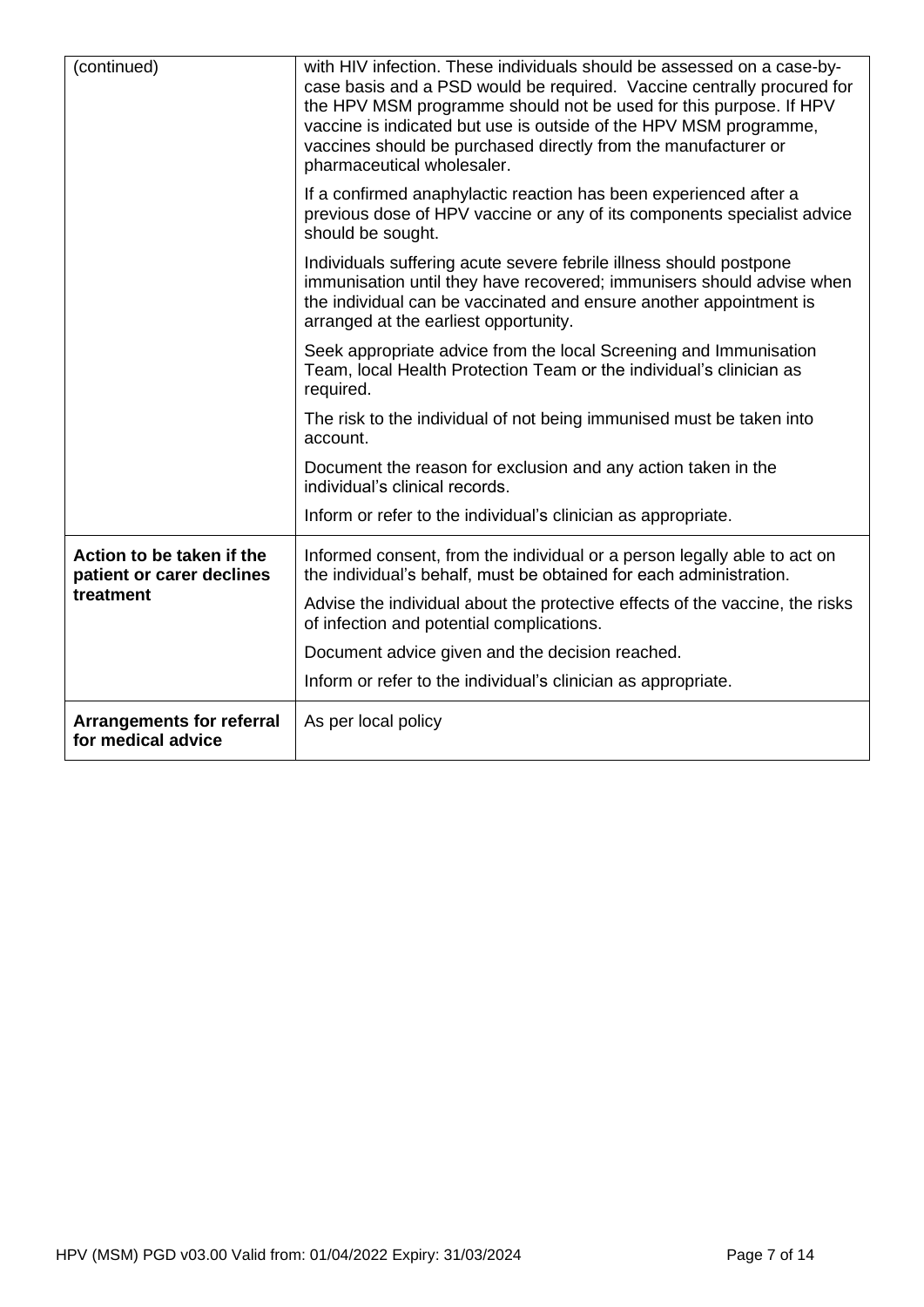## **5. Description of treatment**

| Name, strength and<br>formulation of drug | Human papillomavirus vaccine [types 6, 11, 16, 18] (recombinant,<br>adsorbed):<br>Gardasil®, suspension for injection in a pre-filled syringe or vial                                                                                                                                                                                                                                                                                                                                                                                         |
|-------------------------------------------|-----------------------------------------------------------------------------------------------------------------------------------------------------------------------------------------------------------------------------------------------------------------------------------------------------------------------------------------------------------------------------------------------------------------------------------------------------------------------------------------------------------------------------------------------|
|                                           | <b>Or</b>                                                                                                                                                                                                                                                                                                                                                                                                                                                                                                                                     |
|                                           | Human papillomavirus 9-valent vaccine [types 6, 11, 16, 18, 31, 33, 45, 52,<br>58] (recombinant, adsorbed):<br>Gardasil® 9, suspension for injection in a pre-filled syringe or vial                                                                                                                                                                                                                                                                                                                                                          |
|                                           |                                                                                                                                                                                                                                                                                                                                                                                                                                                                                                                                               |
| Legal category                            | Prescription only medicine (POM)                                                                                                                                                                                                                                                                                                                                                                                                                                                                                                              |
| <b>Black triangle</b> ▼                   | <b>No</b>                                                                                                                                                                                                                                                                                                                                                                                                                                                                                                                                     |
| Off-label use                             | Administration of a two-dose schedule of Gardasil® to individuals aged from<br>14 years of age and a two-dose schedule of Gardasil® 9 to individuals aged<br>from 15 years of age is off-label but is in accordance with official<br>recommendations and Chapter 18a of the 'Green Book'.                                                                                                                                                                                                                                                     |
|                                           | Administration of a two-dose course with a 0, 6-24 month schedule differs<br>slightly from the schedules in the SPCs, but is in accordance with official<br>recommendations and Chapter 18a of the 'Green Book'.                                                                                                                                                                                                                                                                                                                              |
|                                           | Completion of a HPV vaccine course using Gardasil® or Gardasil® 9 when it<br>was not commenced with the same HPV vaccine product is off-label but is in<br>accordance with official recommendations and Chapter 18a of the 'Green<br>Book'.                                                                                                                                                                                                                                                                                                   |
|                                           | The HPV vaccine SPCs state that 'vaccinees should be observed for<br>approximately 15 minutes after vaccine administration'. In line with advice in<br>Chapter 4 of the 'Green Book', recipients of any vaccine should be observed<br>for immediate adverse drug reactions. There is no evidence to support the<br>practice of keeping individuals under longer observation.                                                                                                                                                                  |
|                                           | Vaccine should be stored according to the conditions detailed in the Storage<br>section below. However, in the event of an inadvertent or unavoidable<br>deviation of these conditions refer to Vaccine Incident Guidance. Where<br>vaccine is assessed in accordance with these guidelines as appropriate for<br>continued use this would constitute off-label administration under this PGD.                                                                                                                                                |
|                                           | Where a vaccine is recommended off-label consider, as part of the consent<br>process, informing the individual that the vaccine is being offered in<br>accordance with national guidance but that this is outside the product<br>licence.                                                                                                                                                                                                                                                                                                     |
| Route / method of<br>administration       | Administer by intramuscular injection. The preferred site is the deltoid region<br>of the upper arm.                                                                                                                                                                                                                                                                                                                                                                                                                                          |
|                                           | When administering at the same time as other vaccines care should be<br>taken to ensure that the appropriate route of injection is used for all the<br>vaccinations. The vaccines should be given at separate sites, preferably in<br>different limbs. If given in the same limb, they should be given at least 2.5cm<br>apart. The site at which each vaccine was given should be noted in the<br>individual's records.                                                                                                                      |
| Continued over page                       | Individuals with bleeding disorders may be vaccinated intramuscularly if, in<br>the opinion of a doctor familiar with the individual's bleeding risk, vaccines or<br>similar small volume intramuscular injections can be administered with<br>reasonable safety by this route. If the individual receives<br>medication/treatment to reduce bleeding, for example treatment for<br>haemophilia, intramuscular vaccination can be scheduled shortly after such<br>medication/treatment is administered. Individuals on stable anticoagulation |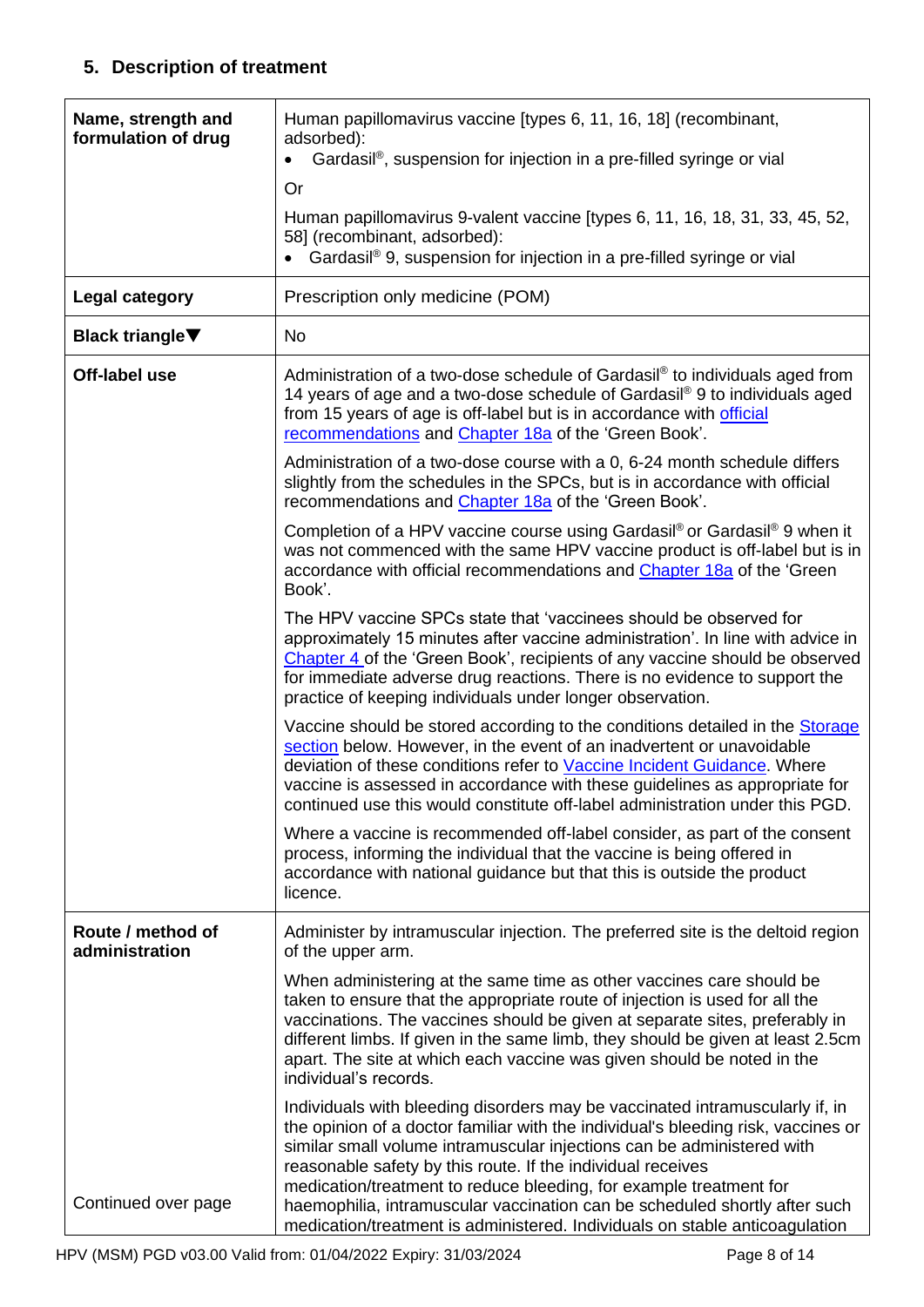<span id="page-8-0"></span>

| Route / method of<br>administration<br>continued                            | therapy, including individuals on warfarin who are up to date with their<br>scheduled INR testing and whose latest INR was below the upper threshold<br>of their therapeutic range, can receive intramuscular vaccination. A fine<br>needle (equal to 23 gauge or finer calibre such as 25 gauge) should be used<br>for the vaccination, followed by firm pressure applied to the site (without<br>rubbing) for at least 2 minutes. If in any doubt, consult with the clinician<br>responsible for prescribing or monitoring the individual's anticoagulant<br>therapy. |
|-----------------------------------------------------------------------------|-------------------------------------------------------------------------------------------------------------------------------------------------------------------------------------------------------------------------------------------------------------------------------------------------------------------------------------------------------------------------------------------------------------------------------------------------------------------------------------------------------------------------------------------------------------------------|
|                                                                             | The vaccine's normal appearance is a white cloudy liquid which may settle<br>to a clear liquid and white precipitate. Shake well before use.                                                                                                                                                                                                                                                                                                                                                                                                                            |
|                                                                             | The vaccine should be visually inspected for particulate matter and<br>discoloration prior to administration. In the event of any foreign particulate<br>matter and/or variation of physical aspect being observed, do not administer<br>the vaccine.                                                                                                                                                                                                                                                                                                                   |
|                                                                             | The vaccine's SPC provides further guidance on administration and is<br>available from the electronic Medicines Compendium website.                                                                                                                                                                                                                                                                                                                                                                                                                                     |
| Dose and frequency of                                                       | Single 0.5ml dose per administration.                                                                                                                                                                                                                                                                                                                                                                                                                                                                                                                                   |
| administration                                                              | Vaccination should be aligned with other routine SSHS or HIV clinic re-<br>attendance where possible to reduce additional visits for vaccination.                                                                                                                                                                                                                                                                                                                                                                                                                       |
|                                                                             | Immunocompetent MSM aged 45 years and under who are not known<br>to be HIV positive who are:                                                                                                                                                                                                                                                                                                                                                                                                                                                                            |
|                                                                             | aged under 15 years at the time of their first dose<br>aged 15 years to 45 years and commencing a vaccination course<br>after 1 April 2022                                                                                                                                                                                                                                                                                                                                                                                                                              |
|                                                                             | Administer a course of two doses with at least a 6-month interval between<br>doses, for instance:<br>• first dose of 0.5ml of HPV vaccine, then<br>second dose at least 6 months after and ideally within 24 months of the<br>first dose                                                                                                                                                                                                                                                                                                                                |
|                                                                             | If the course is interrupted it should be resumed but not repeated, even if<br>more than 24 months have elapsed since the first dose                                                                                                                                                                                                                                                                                                                                                                                                                                    |
|                                                                             | Where two doses have been administered less than 6 months apart a third<br>dose should be given at least 3 months after the second dose.                                                                                                                                                                                                                                                                                                                                                                                                                                |
|                                                                             | <b>MSM</b> who are:<br>• aged 45 years and under who are immunosuppressed or known to<br>be HIV-positive (see the 'Green Book' Chapter 18a)<br>over 15 years of age who commenced a 3-dose schedule prior to 1<br>April 2022                                                                                                                                                                                                                                                                                                                                            |
|                                                                             | Administer a course of three doses:<br>first dose of 0.5ml of HPV vaccine, then<br>second dose of 0.5ml at least one month after the first dose, then<br>a third dose of 0.5ml at least three months after the second dose                                                                                                                                                                                                                                                                                                                                              |
|                                                                             | All three doses should ideally be given within a 12-month period.                                                                                                                                                                                                                                                                                                                                                                                                                                                                                                       |
|                                                                             | The programme will aim to deliver three doses within 12 months where<br>possible, using existing appointments where possible to limit additional<br>appointments, and up to 24 months where this is not possible.                                                                                                                                                                                                                                                                                                                                                       |
|                                                                             | If the course is interrupted, it should be resumed but not repeated, ideally<br>allowing the appropriate interval between the remaining doses.                                                                                                                                                                                                                                                                                                                                                                                                                          |
| Continued over page<br>Dose and frequency of<br>administration<br>continued | Whenever possible, immunisations for all individuals on the 3-dose schedule<br>should follow the recommended 0, 1, 4-6 month schedule. There is no<br>clinical data on whether the interval between doses two and three can be<br>reduced below three months. Where the second dose is given late and there                                                                                                                                                                                                                                                             |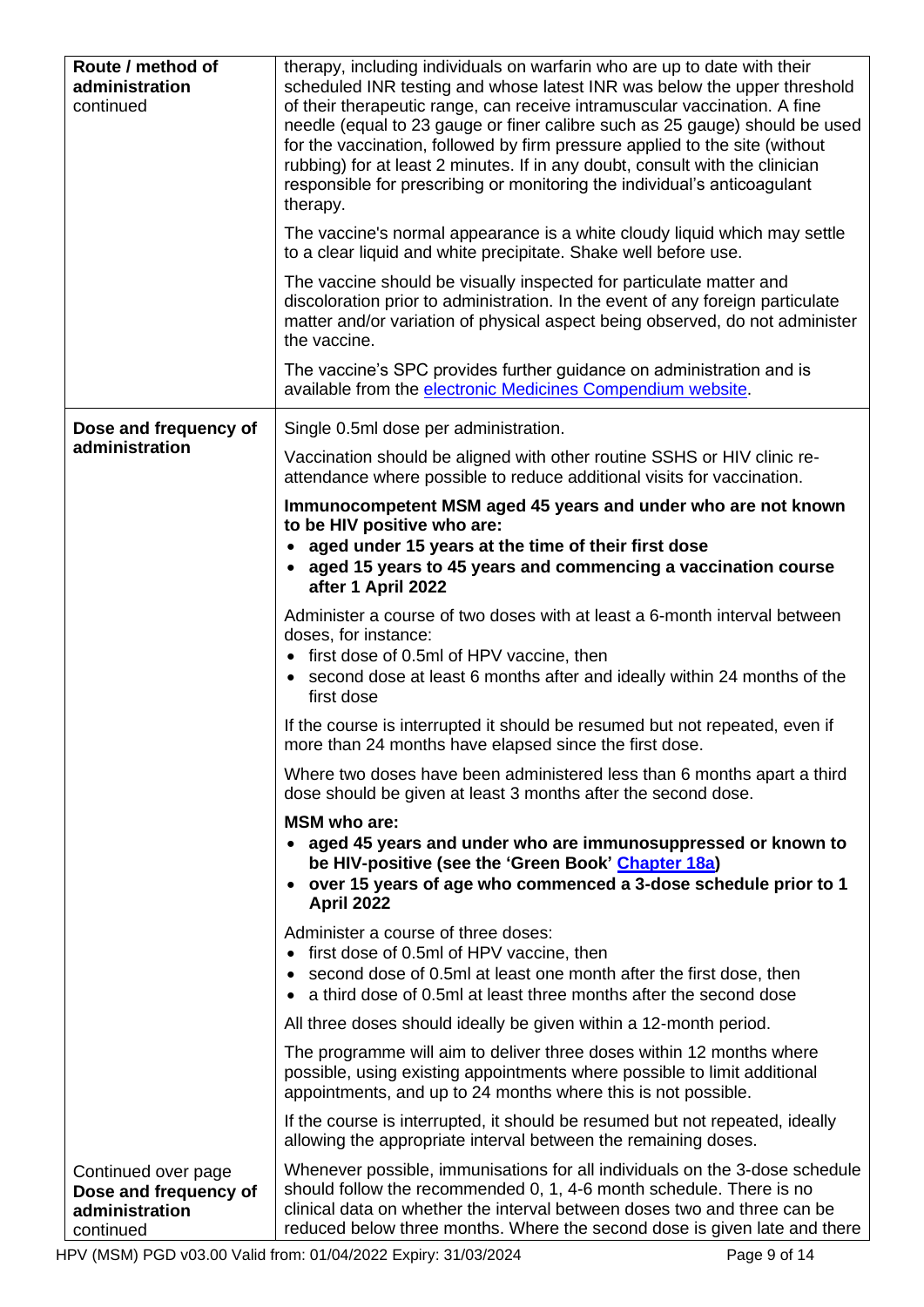<span id="page-9-0"></span>

|                                                              | is a high likelihood that the individual will not return for a third dose after<br>three months or if, for practical reasons, it is not possible to schedule a third<br>dose within this time-frame, then a third dose can be given at least one<br>month after the second dose.<br>Immunocompetent individuals, who are not known to be HIV positive, whose<br>schedule is interrupted/delayed such that they had an interval of 6 months<br>or more between their first and second dose only need a 2-dose schedule.                                                                |
|--------------------------------------------------------------|---------------------------------------------------------------------------------------------------------------------------------------------------------------------------------------------------------------------------------------------------------------------------------------------------------------------------------------------------------------------------------------------------------------------------------------------------------------------------------------------------------------------------------------------------------------------------------------|
|                                                              | They do not require the third dose.                                                                                                                                                                                                                                                                                                                                                                                                                                                                                                                                                   |
| <b>Duration of treatment</b>                                 | A two or three dose course (see Dose and Frequency section above)                                                                                                                                                                                                                                                                                                                                                                                                                                                                                                                     |
| <b>Quantity to be supplied</b><br>/ administered             | Single 0.5ml dose per administration.                                                                                                                                                                                                                                                                                                                                                                                                                                                                                                                                                 |
| <b>Supplies</b>                                              | Centrally purchased vaccines for the HPV MSM programme can only be<br>ordered via ImmForm. Vaccines for use for the HPV MSM programme are<br>provided free of charge.                                                                                                                                                                                                                                                                                                                                                                                                                 |
|                                                              | Protocols for the ordering, storage and handling of vaccines should be<br>followed to prevent vaccine wastage (see the 'Green Book' Chapter 3).                                                                                                                                                                                                                                                                                                                                                                                                                                       |
| <b>Storage</b>                                               | Store at $+2^{\circ}$ C to $+8^{\circ}$ C.<br>Store in original packaging in order to protect from light.<br>Do not freeze.                                                                                                                                                                                                                                                                                                                                                                                                                                                           |
|                                                              | Gardasil® should be administered as soon as possible after being removed<br>from the cold chain.                                                                                                                                                                                                                                                                                                                                                                                                                                                                                      |
|                                                              | Data from stability studies demonstrate that the Gardasil <sup>®</sup> vaccine<br>components are stable for 72 hours when stored at temperatures from +8°C<br>to +42°C and the Gardasil® 9 vaccine components are stable for 96 hours<br>when stored at temperatures from 8°C to 40°C or for 72 hours when stored<br>at temperatures from 0°C to 2°C. These data are intended to guide<br>healthcare professionals in case of temporary temperature excursion only.<br>This PGD may be used to administer vaccine that has not exceeded these<br>stability data parameters.           |
|                                                              | In the event of an inadvertent or unavoidable deviation of these conditions<br>vaccine that has been stored outside the conditions stated above should be<br>quarantined and risk assessed for suitability of continued off-label use or<br>appropriate disposal, refer to Vaccine Incident Guidance.                                                                                                                                                                                                                                                                                 |
| <b>Disposal</b>                                              | Equipment used for immunisation, including used vials, ampoules, or<br>discharged vaccines in a syringe or applicator, should be disposed of safely<br>in a UN-approved puncture-resistant 'sharps' box, according to local<br>authority arrangements and guidance in the technical memorandum 07-01:<br>Safe management of healthcare waste (Department of Health, 2013).                                                                                                                                                                                                            |
| <b>Drug interactions</b>                                     | Immunological response may be diminished in those receiving<br>immunosuppressive treatment. Vaccination is recommended even if the<br>antibody response may be limited.                                                                                                                                                                                                                                                                                                                                                                                                               |
|                                                              | May be given at the same time as other vaccines.                                                                                                                                                                                                                                                                                                                                                                                                                                                                                                                                      |
| Continued over page<br><b>Drug interactions</b><br>continued | A trend of lower anti-HPV titres has been observed when Gardasil <sup>®</sup> is<br>administered concomitantly with dTaP, dT/IPV or dTaP/IPV vaccines,<br>though the clinical significance of this observation is unclear. Gardasil <sup>®</sup> or<br>Gardasil® 9 may be administered concomitantly with dTaP, dT/IPV or<br>dTaP/IPV with no significant interference with antibody response to any of<br>the components of either vaccine.<br>A detailed list of drug interactions is available in the SPC, which is available<br>from the electronic Medicines Compendium website. |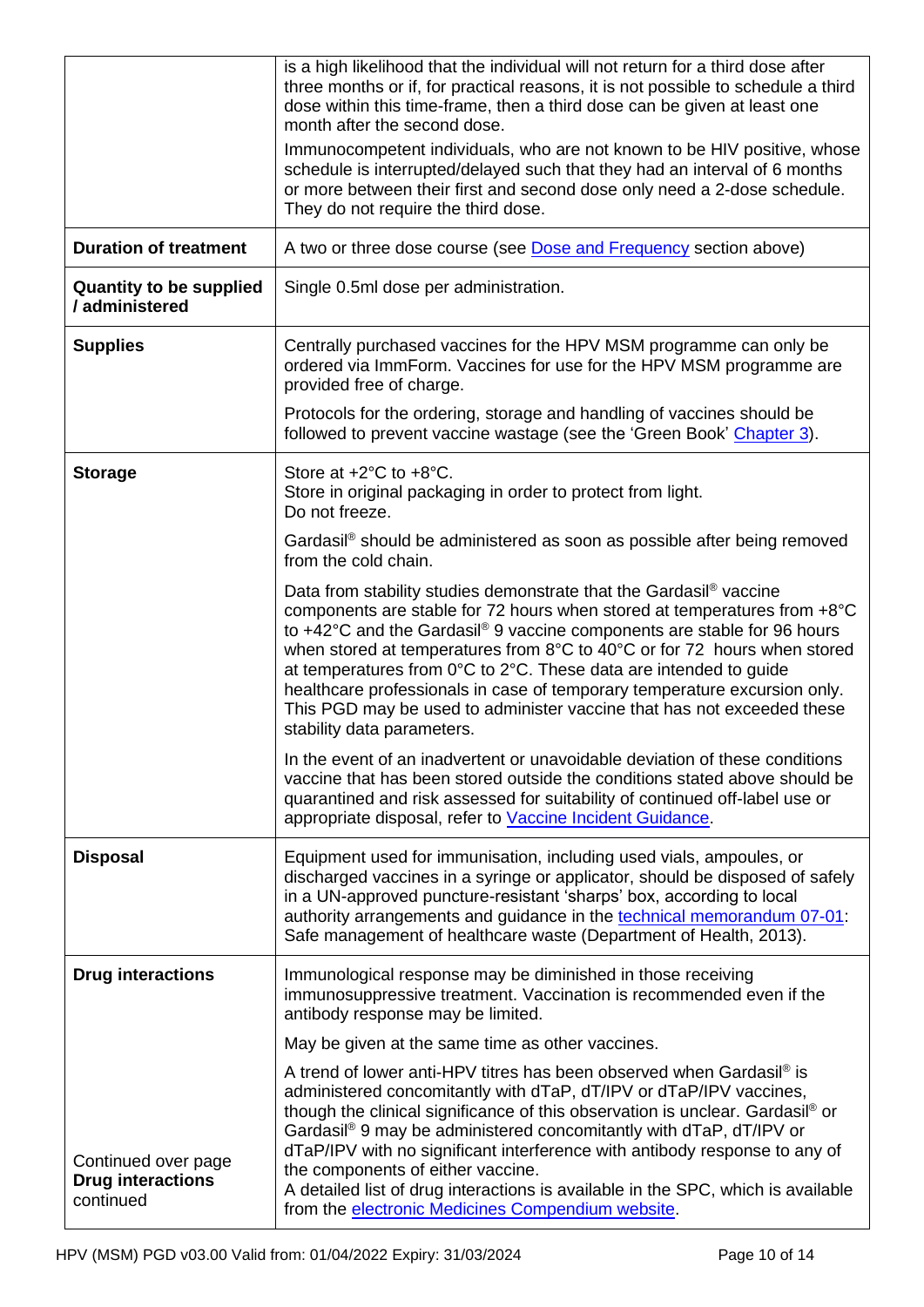| <b>Identification &amp;</b><br>management of                                                    | Local reactions following vaccination are very common ie pain, swelling or<br>redness at the injection site.                                                                                                                                                                                                                                                                                                                                                                                                                                                                                                 |  |  |
|-------------------------------------------------------------------------------------------------|--------------------------------------------------------------------------------------------------------------------------------------------------------------------------------------------------------------------------------------------------------------------------------------------------------------------------------------------------------------------------------------------------------------------------------------------------------------------------------------------------------------------------------------------------------------------------------------------------------------|--|--|
| adverse reactions                                                                               | Mild side effects such as headache, nausea, dizziness, pain in extremity,<br>fatigue, fever, injection-site haematoma and injection-site pruritus are<br>reported as common.                                                                                                                                                                                                                                                                                                                                                                                                                                 |  |  |
|                                                                                                 | Other adverse events have been reported in post-marketing surveillance but<br>the frequency of these is not known.                                                                                                                                                                                                                                                                                                                                                                                                                                                                                           |  |  |
|                                                                                                 | Hypersensitivity reactions and anaphylaxis can occur but are very rare.                                                                                                                                                                                                                                                                                                                                                                                                                                                                                                                                      |  |  |
|                                                                                                 | A detailed list of adverse reactions is available in the SPC which is available<br>from the electronic Medicines Compendium website.                                                                                                                                                                                                                                                                                                                                                                                                                                                                         |  |  |
| <b>Reporting procedure of</b><br>adverse reactions                                              | Healthcare professionals and individuals are encouraged to report<br>suspected adverse reactions to the Medicines and Healthcare products<br>Regulatory Agency (MHRA) using the Yellow Card reporting scheme or<br>search for MHRA Yellow Card in the Google Play or Apple App Store.                                                                                                                                                                                                                                                                                                                        |  |  |
|                                                                                                 | Any adverse reaction to a vaccine should be documented in the individual's<br>record and the individual's clinician should be informed.                                                                                                                                                                                                                                                                                                                                                                                                                                                                      |  |  |
| <b>Written information to</b><br>be given to patient or                                         | Offer marketing authorisation holder's patient information leaflet (PIL)<br>provided with the vaccine.                                                                                                                                                                                                                                                                                                                                                                                                                                                                                                       |  |  |
| carer                                                                                           | Immunisation promotional material may be provided as appropriate:<br>HPV for MSM: Information leaflet                                                                                                                                                                                                                                                                                                                                                                                                                                                                                                        |  |  |
|                                                                                                 | Available via the <b>UKHSA Immunisation Collection</b> webpage.                                                                                                                                                                                                                                                                                                                                                                                                                                                                                                                                              |  |  |
| <b>Patient advice / follow</b><br>up treatment                                                  | Inform the individual of possible side effects and their management. The<br>individual should be advised to seek medical advice in the event of an<br>adverse reaction.                                                                                                                                                                                                                                                                                                                                                                                                                                      |  |  |
|                                                                                                 | Advise individual when the next dose is due. If administration is postponed<br>advise the individual when to return for vaccination.                                                                                                                                                                                                                                                                                                                                                                                                                                                                         |  |  |
|                                                                                                 | Advise that individuals should continue to take appropriate precautions to<br>protect themselves from sexually transmitted diseases.                                                                                                                                                                                                                                                                                                                                                                                                                                                                         |  |  |
|                                                                                                 | Advise individuals that using a condom during sex can help to prevent an<br>HPV infection. However, condoms don't offer complete protection. HPV<br>can be present all over the area around the genitals and anus and is<br>spread through skin-to-skin contact of the genital area.                                                                                                                                                                                                                                                                                                                         |  |  |
| <b>Special considerations</b><br>/ additional information                                       | Ensure there is immediate access to adrenaline (epinephrine) 1 in 1000<br>injection and access to a telephone at the time of vaccination.                                                                                                                                                                                                                                                                                                                                                                                                                                                                    |  |  |
|                                                                                                 | HPV vaccination is for prophylaxis against future HPV infection. It will not treat<br>pre-existing HPV infection.                                                                                                                                                                                                                                                                                                                                                                                                                                                                                            |  |  |
|                                                                                                 | Gardasil <sup>®</sup> 9 vaccine will protect against HPV types 6, 11, 16, 18, 31, 33, 45,<br>52 and 58. Gardasil® vaccine will protect against HPV types 6, 11, 16 and<br>18 with limited cross protection to other HPV types. Appropriate precautions<br>against sexually transmitted diseases should continue to be used.                                                                                                                                                                                                                                                                                  |  |  |
| Continued over page<br><b>Special considerations</b><br>/ additional information<br>(continued) | There may be considerable benefit in offering the HPV vaccine to individuals<br>attending SSHS or HIV clinics who were not eligible for the routine HPV<br>programme and are deemed to have a similar risk profile to that seen in the<br>MSM population. This includes some transgender individuals, sex workers,<br>and men and women living with HIV. Those whose risk of acquiring HPV is<br>considered equivalent to the risk of MSM eligible for the HPV vaccine,<br>should be offered vaccination. However, this PGD does not cover the<br>vaccination of these individuals so a PSD may be required. |  |  |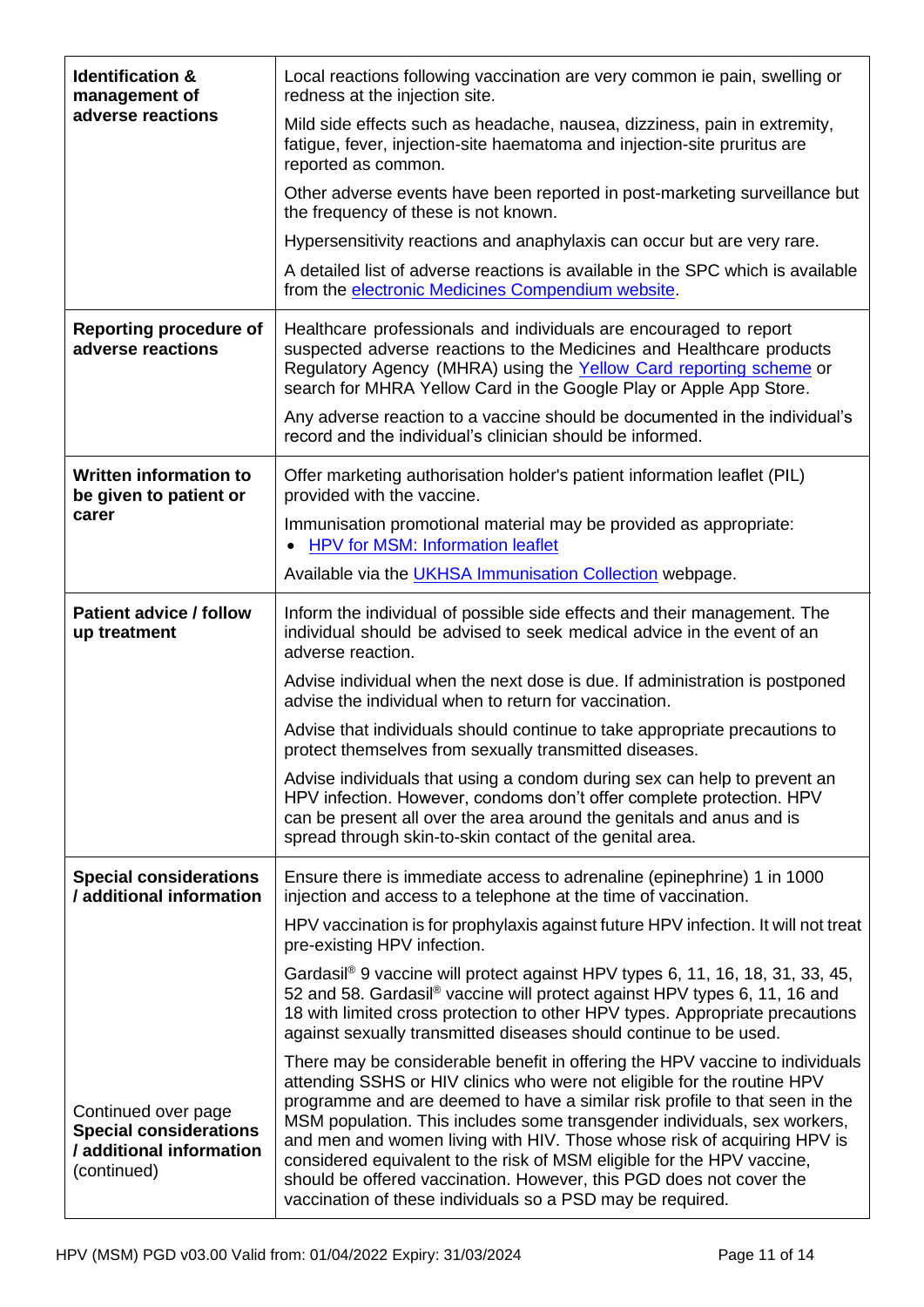|                | For those who have previously completed a course of HPV vaccination as<br>part of the school HPV programme, no further doses need be given.<br>There is no data on fewer than 3 doses of HPV vaccine among HIV-positive<br>or immunocompromised populations. Therefore, a 3-dose schedule should<br>be offered to individuals who are known to be HIV positive, including those<br>on antiretroviral therapy, or who are known to be immunocompromised at<br>the time of immunisation.                     |  |  |
|----------------|------------------------------------------------------------------------------------------------------------------------------------------------------------------------------------------------------------------------------------------------------------------------------------------------------------------------------------------------------------------------------------------------------------------------------------------------------------------------------------------------------------|--|--|
|                |                                                                                                                                                                                                                                                                                                                                                                                                                                                                                                            |  |  |
|                | For individuals who started but did not complete an HPV vaccine schedule,<br>the course can be completed with Gardasil® or Gardasil® 9, the vaccines<br>currently in use in the UK HPV programme for MSM.                                                                                                                                                                                                                                                                                                  |  |  |
| <b>Records</b> | Record:<br>that valid informed consent was given<br>name of individual, address and date of birth<br>name of immuniser<br>• name and brand of vaccine<br>• date of administration<br>dose, form and route of administration of vaccine<br>quantity administered<br>batch number and expiry date<br>anatomical site of vaccination<br>advice given, including advice given if excluded or declines immunisation<br>details of any adverse drug reactions and actions taken<br>supplied via PGD<br>$\bullet$ |  |  |
|                | Records should be signed and dated (or a password-controlled immuniser's<br>record on e-records).                                                                                                                                                                                                                                                                                                                                                                                                          |  |  |
|                | All records should be clear, legible and contemporaneous.                                                                                                                                                                                                                                                                                                                                                                                                                                                  |  |  |
|                | Vaccination records for each eligible MSM should be coded on GUMCADv2<br>and/or HARS in accordance with the service specification.                                                                                                                                                                                                                                                                                                                                                                         |  |  |
|                | A record of all individuals receiving treatment under this PGD should also be<br>kept for audit purposes in accordance with local policy.                                                                                                                                                                                                                                                                                                                                                                  |  |  |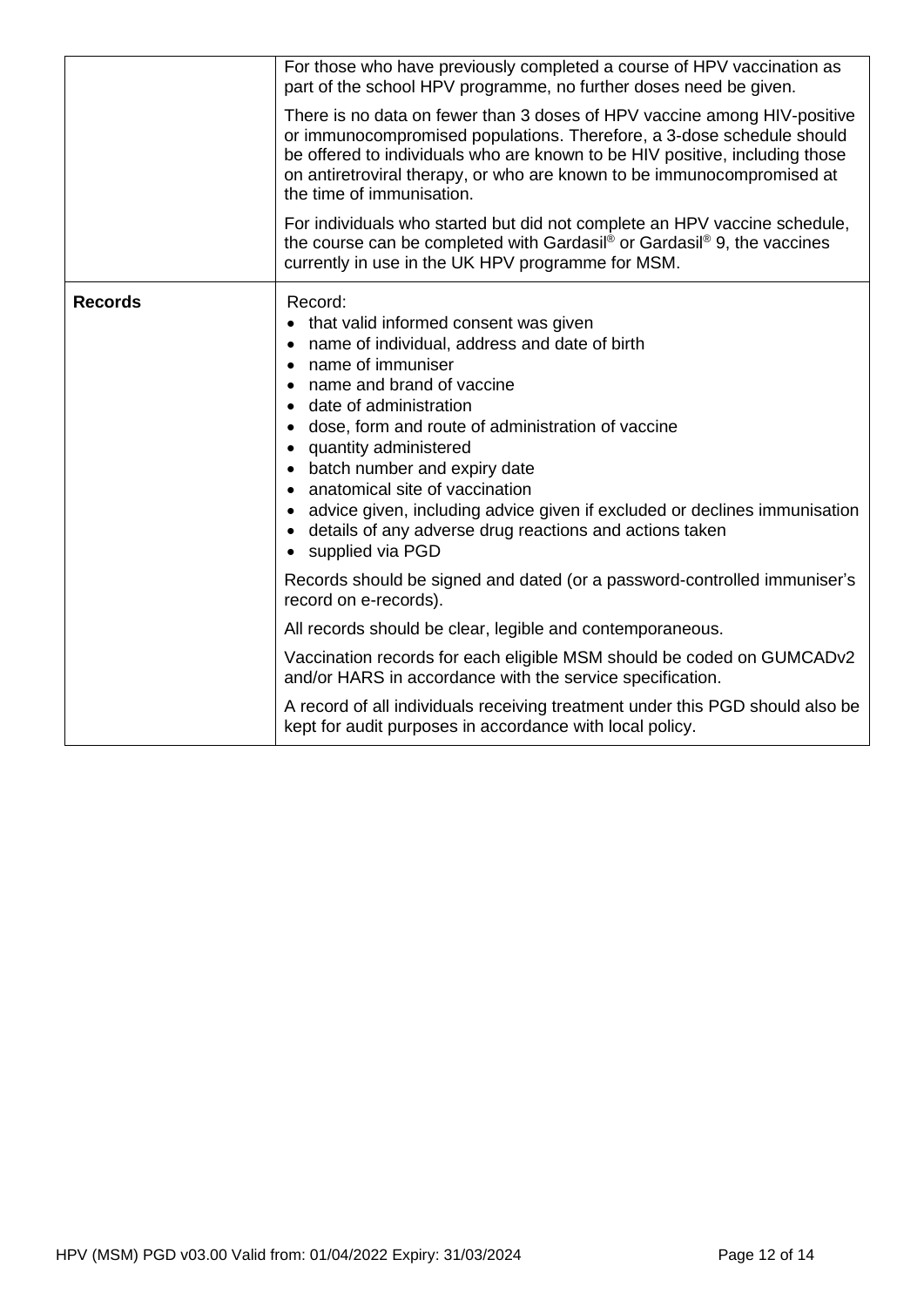## **6. Key references**

| <b>Key references</b> | Human papillomavirus (HPV) vaccine                                                                                                                                                                                                                                                                                                                       |  |
|-----------------------|----------------------------------------------------------------------------------------------------------------------------------------------------------------------------------------------------------------------------------------------------------------------------------------------------------------------------------------------------------|--|
|                       | Immunisation Against Infectious Disease: The Green Book Chapter<br>18a, last updated 12 July 2019.<br>https://www.gov.uk/government/collections/immunisation-against-<br>infectious-disease-the-green-book<br>Summary of Product Characteristic for Gardasil®, MSD Ltd. Last<br>updated 10 March 2021.<br>http://www.medicines.org.uk/emc/medicine/19016 |  |
|                       | • Summary of Product Characteristic for Gardasil®9, MSD Ltd. Last<br>updated 6 January 2022.<br>https://www.medicines.org.uk/emc/product/7330                                                                                                                                                                                                            |  |
|                       | • Service specification for human papillomavirus programme for men who<br>have sex with men (HPV-MSM).<br>https://www.england.nhs.uk/commissioning/pub-hlth-res/                                                                                                                                                                                         |  |
|                       | General                                                                                                                                                                                                                                                                                                                                                  |  |
|                       | Health Technical Memorandum 07-01: Safe Management of Healthcare<br>$\bullet$<br>Waste. Department of Health 20 March 2013.<br>https://www.england.nhs.uk/publication/management-and-disposal-of-<br>healthcare-waste-htm-07-01/                                                                                                                         |  |
|                       | National Minimum Standards and Core Curriculum for Immunisation<br>$\bullet$<br>Training. Published February 2018.<br>https://www.gov.uk/government/publications/national-minimum-<br>standards-and-core-curriculum-for-immunisation-training-for-registered-<br>healthcare-practitioners                                                                |  |
|                       | • NICE Medicines Practice Guideline 2 (MPG2): Patient Group<br>Directions. Published March 2017.<br>https://www.nice.org.uk/guidance/mpg2                                                                                                                                                                                                                |  |
|                       | NICE MPG2 Patient group directions: competency framework for health<br>professionals using patient group directions. Updated March 2017.<br>https://www.nice.org.uk/guidance/mpg2/resources                                                                                                                                                              |  |
|                       | <b>UKHSA Immunisation Collection</b><br>$\bullet$<br>https://www.gov.uk/government/collections/immunisation                                                                                                                                                                                                                                              |  |
|                       | Vaccine Incident Guidance<br>$\bullet$<br>https://www.gov.uk/government/publications/vaccine-incident-guidance-<br>responding-to-vaccine-errors                                                                                                                                                                                                          |  |